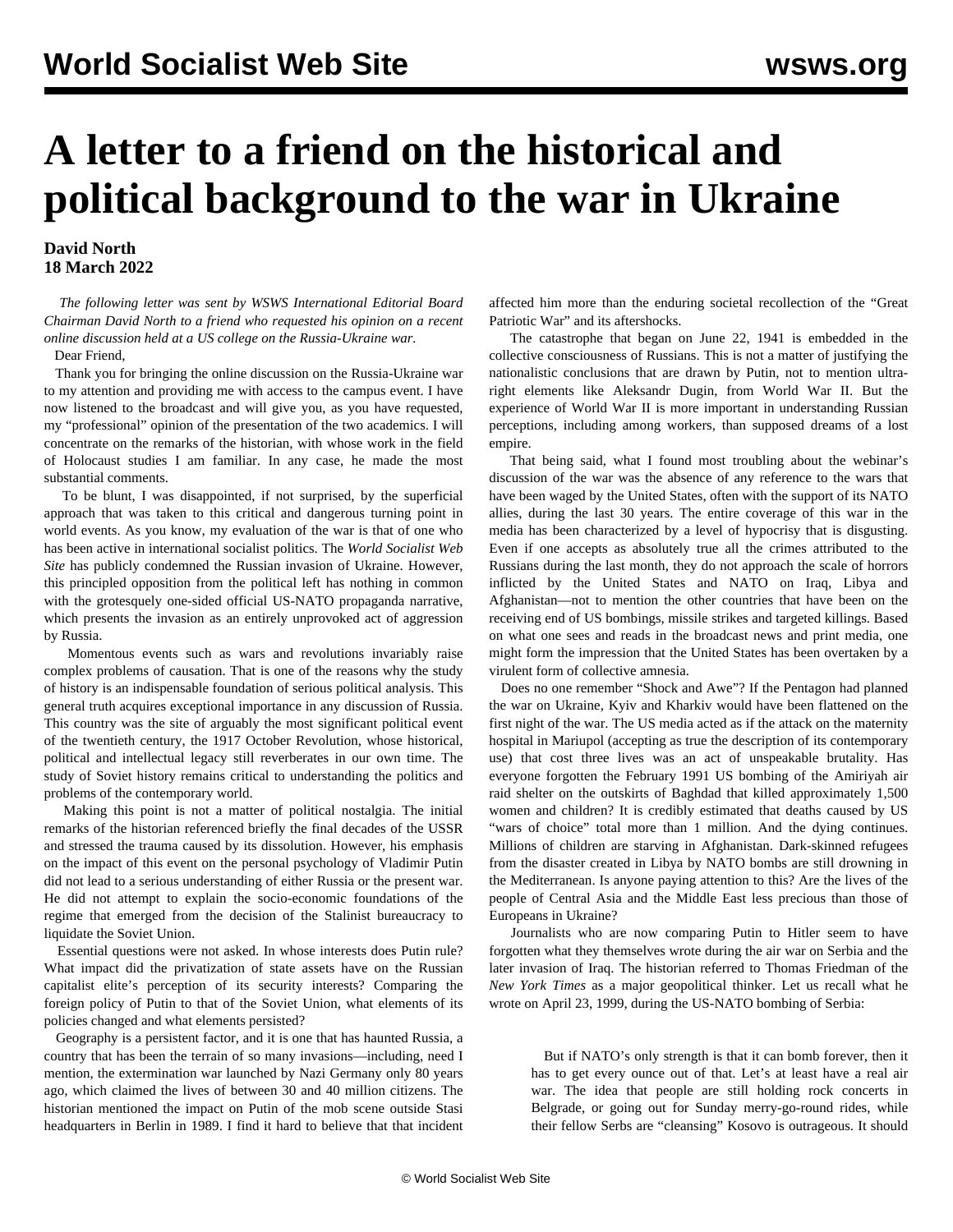be lights out in Belgrade: every power grid, water pipe, bridge, road and war-related factory has to be targeted.

 Like it or not, we are at war with the Serbian nation (the Serbs certainly think so), and the stakes have to be very clear: Every week you ravage Kosovo is another decade we will set your country back by pulverizing you. You want 1950? We can do 1950. You want 1389? We can do 1389 too. If we can frame the issue that way, Mr. Milosevic will blink, and we may have seen his first flutter yesterday.

 Allow me to recall the words of *Washington Post* columnist George Will, who is now frothing with rage over Putin's crimes. But this is what Will wrote during the US invasion of Iraq in a column dated April 7, 2004:

 Regime change, occupation, nation-building—in a word, empire—are a bloody business. Now Americans must steel themselves for administering the violence necessary to disarm or defeat Iraq's urban militias…

 One week later, on April 14, 2004, Will unleashed another homicidal tirade in the *Post*:

 After Fallujah, it is clear that the first order of business for Marines and other U.S. forces is their basic business: inflicting deadly force.

 Will's columns were not exceptional. They were fairly typical of what US pundits were writing at the time. But what has changed is the broader public reaction. At that time, opposition to US wars and the foreign policy that fomented them was widespread. But it is difficult to find even traces of public opposition today.

 The examination of the aggressive foreign policy of the United States since the dissolution of the USSR is not only a matter of exposing American hypocrisy. How is it possible to understand Russian policies apart from an analysis of the global context within which they are formulated? Given the fact that the United States has waged war relentlessly, is it irrational for Putin to view the expansion of NATO with alarm? He and other Russian policy makers are certainly aware of the enormous strategic interest of the United States in the Black Sea region, the Caspian region and, for that matter, the Eurasian landmass. It is not exactly a secret that the late Zbigniew Brzezinski and other leading US geostrategists have long insisted that US dominance of Eurasia—the socalled "World Island"—is a decisive strategic objective.

 This imperative has become even more critical in the context of the escalating US conflict with China.

 It is within this framework that the future of Ukraine has become a matter of great importance for the United States. Brzezinski stated explicitly that Russia, deprived of its influence in Ukraine, is reduced to the status of a minor power. More ominously, Brzezinski spoke openly of luring Russia into a war in Ukraine that would prove as self-destructive as the earlier Soviet intervention in Afghanistan. A review of the events leading up to the war—going back to the US-supported Maidan coup of 2014—strongly supports the argument that this objective has now been achieved.

 Again, the recognition that Russia perceived in the actions of the United States and NATO a serious threat is not a justification of the invasion. But should there not be a critical evaluation of how the policies of the United States led to and even deliberately instigated it?

 In an essay posted online by *Foreign Affairs* on December 28, 2021, nearly two months before the invasion, analyst Dmitri Trenin wrote:

 Specifically, the Kremlin could be satisfied if the U.S. government agreed to a formal long-term moratorium on expanding NATO and a commitment not to station intermediaterange missiles in Europe. It might also be assuaged by a separate accord between Russia and NATO that would restrict military forces and activity where their territories meet, from the Baltic to the Black Sea. …

 Of course, it is an open question whether the Biden administration is willing to engage seriously with Russia. Opposition to any deal will be high in the United States because of domestic political polarization and the fact that striking a deal with Putin opens the Biden administration to criticism that it is caving to an autocrat. Opposition will also be high in Europe, where leaders will feel that a negotiated settlement between Washington and Moscow leaves them on the sidelines. ["What Putin Really Wants in Ukraine: Russia Seeks to Stop NATO's Expansion, Not to Annex More Territory"]

 If an agreement on the non-NATO status of Ukraine could have been secured, would that not have been preferable to the present situation? Can it be seriously argued that Russia had no reason to object to Ukraine's integration into NATO? Those who experienced the crisis of October 1962 remember that it was triggered by the Soviet Union's placement of ballistic missiles in Cuba. Though this was done with the full consent of the Castro regime, President Kennedy made clear that the United States would not accept a Soviet military presence in the Western Hemisphere and was prepared to risk nuclear war over the issue. That was 60 years ago. Can anyone seriously believe that the Biden administration would act less aggressively today if, for example, Mexico or any other Caribbean or Latin American country entered into a military alliance with China, even one which claimed to be purely defensive?

 There is a further issue that was not seriously addressed. Both professors minimalized the continuing political and cultural influence of fascism in Ukraine, which is demonstrated in the renewed glorification of the mass murderer Stepan Bandera and the influence of the heavily armed paramilitary forces, such as the Azov Battalion, who identify with the horrifying legacy of the Organization of Ukrainian Nationalists (OUN) and its armed force, the Ukrainska povstanska armiia (UPA). The critical role played by the OUN and UPA in the extermination of Ukrainian Jews is a matter of established historical fact. The most recent account of their genocidal crimes, *Ukrainian Nationalists and the Holocaust: OUN and UPA's Participation in the Destruction of Ukrainian Jewry, 1941-1944*, by John-Paul Himka, makes for very difficult reading.

 The horrors of World War II are "not only" a matter of history. (I put "not only" in quotation marks because these two words should never be used when referencing events associated with crimes such as the Holocaust.) It is well known that the cult of Stepan Bandera and the justification of all the crimes with which he is associated reemerged as a potent and extremely dangerous factor in the political and cultural life of Ukraine in the aftermath of the dissolution of the USSR.

 In his authoritative biography of Stepan Bandera (*The Life and Afterlife of a Ukrainian Nationalist: Fascism, Genocide, and Cult*) the historian Grzegorz Rossoli?ski-Liebe wrote that after 1991: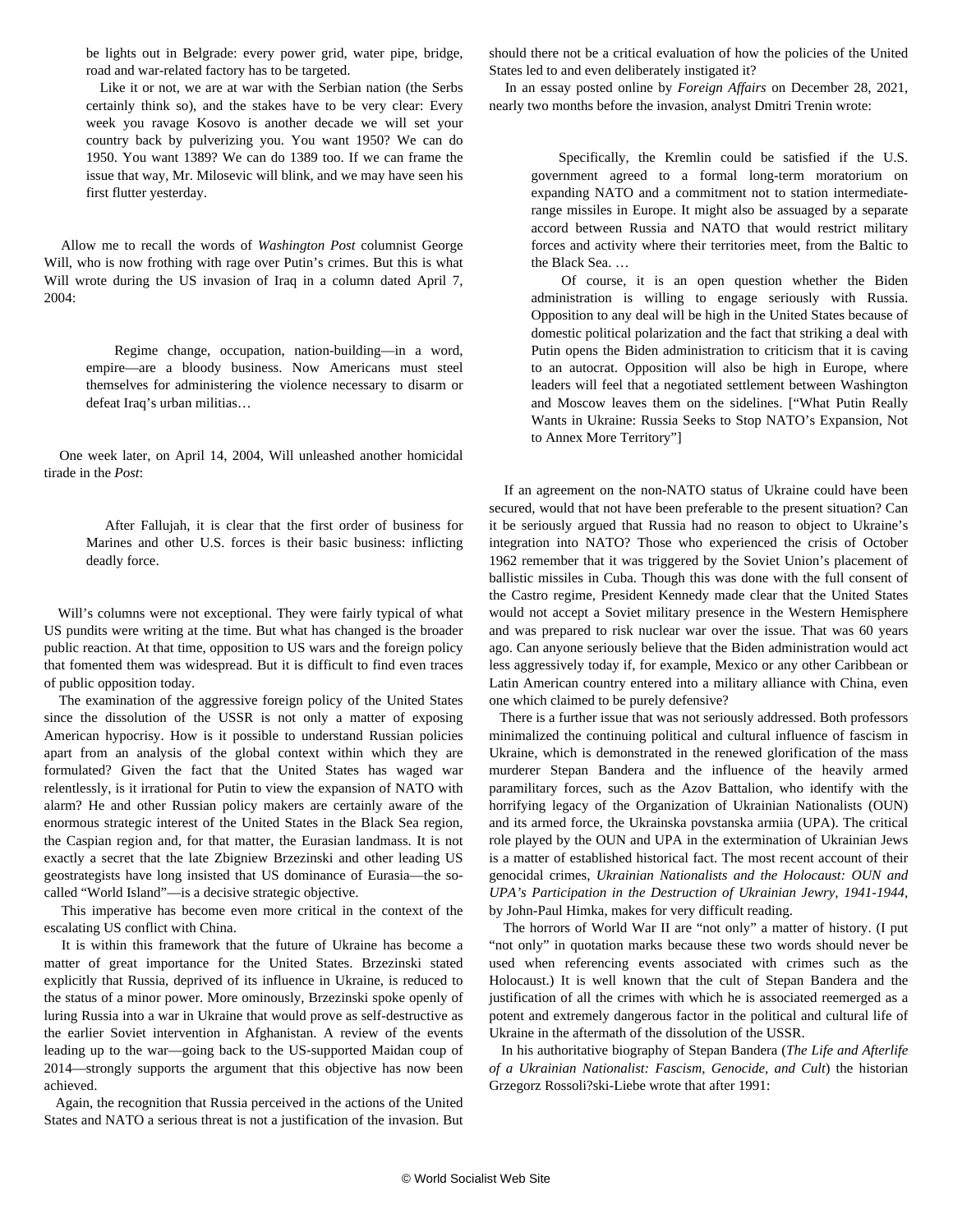Bandera and the Ukrainian revolutionary nationalists again became important elements of western Ukrainian identity. Not only far-right activists but also the mainstream of western Ukrainian society, including high-school teachers and university professors, considered Bandera to be a Ukrainian national hero, a freedom fighter, and a person who should be honored for his struggle against the Soviet Union. The post-Soviet memory politics in Ukraine completely ignored democratic values and did not develop any kind of non-apologetic approach to history. [p. 553]

## Rossoli?ski-Liebe further reports:

 By 2009 about thirty Bandera monuments were unveiled in western Ukraine, four Bandera museums were opened, and an unknown number of streets were renamed after him. The Bandera cult that appeared in post-Soviet Ukraine resembles that which the Ukrainian diaspora had practiced during the Cold War. The new enemies of the Banderites became Russian-speaking eastern Ukrainians, Russians, democrats, and occasionally Poles, Jews and others. The spectrum of people who practice this cult is very wide. Among the Bandera admirers, one can find on the one hand farright activists with shaved heads performing the fascist salute during their commemorations, and arguing that the Holocaust was the brightest episode in Ukrainian history, and on the other hand, high-school teachers and university professors. [p. 554]

 During the Cold War, the right-wing extremist Ukrainian lobby exerted substantial international influence and especially in the former West Germany, the United States and Canada. Until his assassination by the Soviet KGB in Munich in 1959, Bandera gave interviews that were broadcast in West Germany. The post-World War II career of Bandera's deputy, Iaroslav Stets'ko, also deserves attention. He corresponded with Hitler, Mussolini and Franco and attempted to obtain the support of the Third Reich for the "free Ukrainian state" that Stets'ko proclaimed after the German invasion of the Soviet Union. This project proved unsuccessful, as the Nazi regime had no interest in satisfying the aspirations of the Ukrainian nationalists. Stets'ko was taken into "honorary captivity" and brought to Berlin. In July 1941 he produced a statement in which he declared:

 I consider Marxism to be a product of the Jewish mind, which, however, has been applied in practice in the Muscovite prison of peoples by the Muscovite-Asiatic peoples with the assistance of Jews. Moscow and Jewry are Ukraine's greatest enemies and bearers of corruptive Bolshevik internationalist ideas …

 I therefore support the destruction of the Jews and the expedience of bringing German methods of exterminating Jewry to Ukraine, barring their assimilation and the like. [Himka, p. 106]

 Stets'ko survived the war, became a well-known figure in international right-wing politics and served as a board member of the World Anti-Communist League. Among the many tributes he received for his life-long struggle against Marxism was being named an honorary citizen of the Canadian city of Winnipeg in 1966. That was not all. In 1983, reports Rossoli?ski-Liebe, Stets'ko "was invited to the Capitol and the White House, where George Bush and Ronald Reagan received the 'last premier of a free Ukrainian state'." [p. 552] Rossoli?ski-Liebe recalls yet another event:

> On 11 July 1982 during Captive Nations Week, the red-andblack flag of the OUN-B, introduced at the Second Great Congress of the Ukrainian Nationalists in 1941, flew over the United States Capitol. It symbolized freedom and democracy, not ethnic purity and genocidal fascism. Nobody understood that it was the same flag that had flown from the Lviv city hall and other buildings, under which Jewish civilians were mistreated and killed in July 1941 by individuals who identified themselves with the flag. [p. 552]

 The international connections of Ukrainian neo-Nazis are intensely relevant to the present crisis. It has recently been revealed that Canadian officials met with members of the Azov Battalion. According to a [report](https://ottawacitizen.com/news/national/defence-watch/canadian-officials-who-met-with-ukrainian-unit-linked-to-neo-nazis-feared-exposure-by-news-media-documents) posted by the *Ottawa Citizen* on November 9, 2021:

 The Canadians met with and were briefed by leaders from the Azov Battalion in June 2018. The officers and diplomats did not object to the meeting and instead allowed themselves to be photographed with battalion officials despite previous warnings that the unit saw itself as pro-Nazi. The Azov Battalion then used those photos for its online propaganda, pointing out the Canadian delegation expressed "hopes for further fruitful co-operation."

 By David North The report continues:

> A year before the meeting, Canada's Joint Task Force Ukraine produced a briefing on the Azov Battalion, acknowledging its links to Nazi ideology. "Multiple members of Azov have described themselves as Nazis," the Canadian officers warned in their 2017 briefing.

> Bernie Farber, head of the Canadian Anti-Hate Network, said the Canadians should have immediately walked out of the Azov Battalion briefing. "Canadian armed forces personnel do not meet with Nazis; period, full stop," Farber said. "This a horrendous mistake that shouldn't have been made."

 There is yet another disturbing aspect of this story which relates directly to the extremely aggressive anti-Russian policy of the Canadian government. Chrystia Freeland is the Canadian Deputy Prime Minister. Her grandfather, Mykhailo Khomiak, edited a Nazi newspaper called *Krakivski Visti* (*Kracow News*) in Occupied Poland and then briefly in Vienna from 1940 to 1945. Of course, Deputy Prime Minister Freeland should not be held responsible for the sins and crimes of her grandfather; but serious questions have been raised about the influence of right-wing Ukrainian nationalism on her own political views, and, therefore, on the policies of the Canadian government.

The *National Post* of Canada reported on March 2, 2022:

 Freeland joined several thousand demonstrators at a pro-Ukraine rally in downtown Toronto. In a photo her office subsequently posted on Twitter, Freeland can be seen helping to hold up a red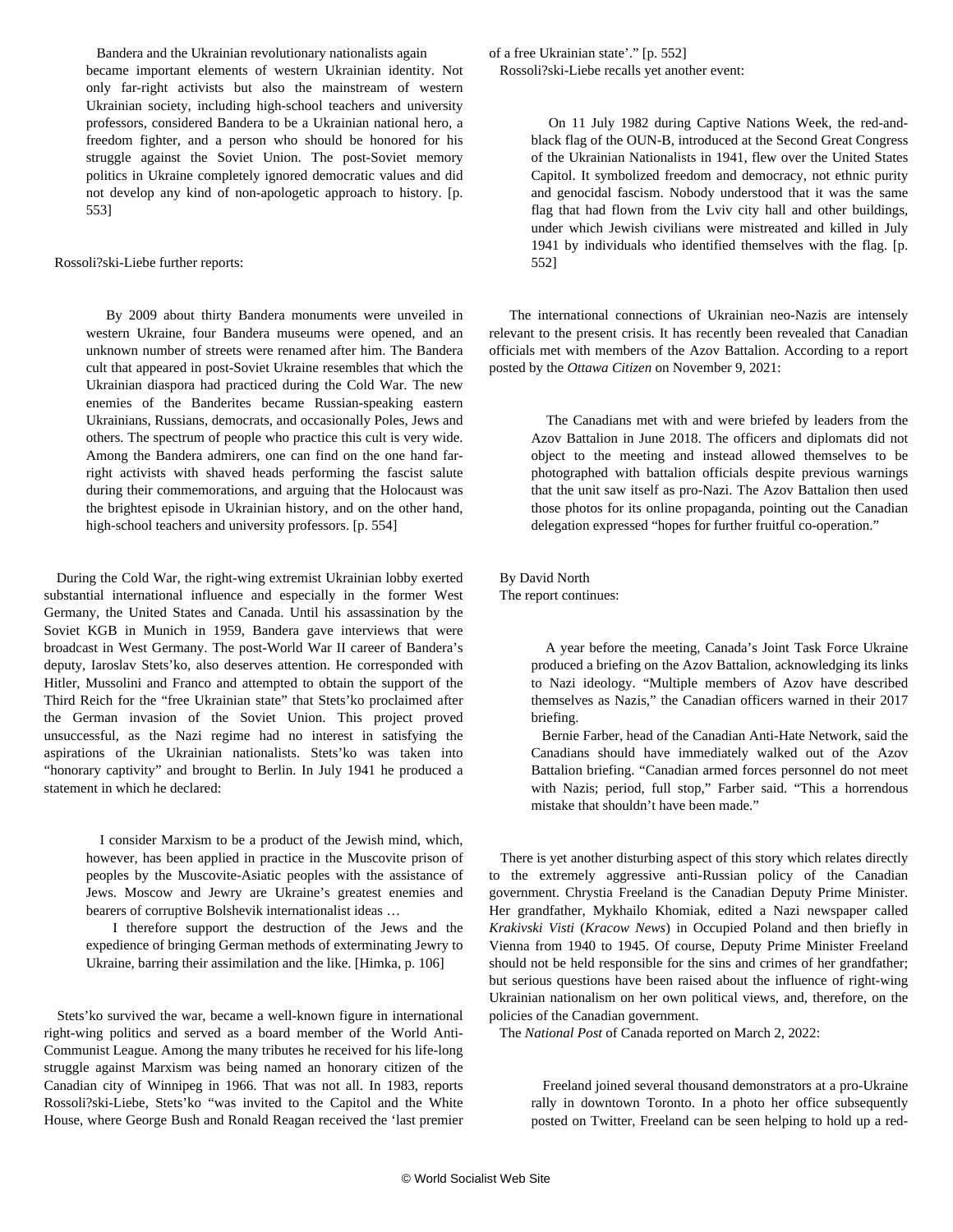and-black scarf bearing the slogan "Slava Ukraini" (Glory to Ukraine).

 Observers were quick to note that red-and-black were the official colours of the Ukrainian Insurgent Army, a nationalist partisan group active during the Second World War.

 The media's reluctance to undertake an intensive investigation into Freeland's family connections and the broader connection between the Ukrainian far right and the Canadian government stands in stark contrast to the witch-hunt aimed at suppressing all traces of Russian influence in the cultural life of the country. Earlier this month, the 20-year-old Russian piano virtuoso, Alexander Malofeev—who is in no way responsible for the Russian invasion of Ukraine—could not go ahead with recitals that had been scheduled in Vancouver and Montreal. A similar purge of Russian cultural influence is underway in the United States and throughout Europe. This degrading campaign—which is the negation of the cultural ties between the United States and Russia that began to flourish in the mid-1950s despite the Cold War—should be seen as a manifestation of the very dangerous political and ideological impulses and motivations that are at work in the present crisis. Far from denouncing and opposing the anti-Russia hysteria, the intellectual and cultural institutions are, for the most part, adapting themselves to it.

 There is a final criticism that I must make of the webinar. There was no reference in the discussion to the extreme political and social crisis within the United States, as if the domestic situation has absolutely nothing to do with the very aggressive stance taken by the United States. Many serious studies of World War I and World War II have focused on what is known among historians as "Der Primat der Innenpolitik" (The primacy of domestic politics). This interpretation, developed in the early 1930s by the left-wing German historian Eckart Kehr, placed central emphasis on the role of domestic social conflicts on the formulation of foreign policy.

 A careful consideration of Kehr's conceptions—which acquired great influence among subsequent generations of historians—is certainly necessary in analyzing the political motivations of the Biden administration. Since the turn of the decade, the United States has been shaken by two historic crises: (1) the COVID-19 pandemic and (2) the attempted (and nearly successful) coup d'état of January 6, 2021. Both of these events, even when viewed in isolation, have been traumatic experiences.

 In just two years, the United States has suffered, at minimum, 1 million deaths due to COVID-19, more than in any American war and, possibly, greater than the total number of deaths suffered by Americans in all US wars. The actual number of fatalities, based on a study of excess deaths, may be far greater. This means that an extraordinarily large number of Americans have experienced the loss of family members and close friends. More than 1 out of 100 Americans over the age of 65 has died. Millions of Americans have become infected, and a large but as yet uncalculated number of them are grappling with the effects of Long COVID. Normal patterns of social life have been disrupted in ways that have never been experienced in the history of the United States. Protracted social isolation has intensified the problem of mental health, which was extremely serious even before the pandemic began. And worst of all, the United States has proven to be incapable of bringing this crisis to an end. The prioritization of economic interests over the protection of human life has prevented the implementation of the Zero-COVID policy that could have ended the pandemic.

 The extreme social, economic and political contradictions, developing within a society plagued by staggering levels of wealth and income inequality, finally exploded on January 6, 2021. The president of the United States attempted to suppress the results of the 2020 election, overthrow the Constitution, and establish himself as an authoritarian dictator. Not since the Civil War has the American political system confronted such a fundamental political challenge. And those who either minimize the significance of the event or claim that the crisis has been overcome are engaged in self-delusion. Biden himself acknowledged on the anniversary of Trump's attempted coup d'état that it is not guaranteed that American democracy will still exist at the end of this decade.

 Is it really implausible to suggest that the interaction of these two crises has played a significant role in the formulation of American foreign policy? Would this be the first time that a government seized upon, and even provoked, an international crisis to deflect attention from intractable domestic problems?

 In concluding this letter, I must return to a point that I made earlier, that the study of Soviet history is critical to an understanding of the current world situation. Amid the capitalist triumphalism that prevailed in the aftermath of the dissolution of the Soviet Union, there was much fanciful talk of the "End of History." Within the former Soviet Union, the equivalent of this self-deluding euphoria was the belief, especially among intellectuals and status-conscious professionals, that the restoration of capitalism would bring untold riches to Russia and a flowering of democracy. The unfulfilled dreams of the 1917 February Revolution would be realized. The bourgeois Provisional Government, overthrown by the Bolsheviks in October, would be reborn. All those with talent, ambition and connections could become either rich entrepreneurs or, at least, members of a new and prosperous middle class. Wherever Marxism had put a minus, the newly minted petty bourgeois now put a plus mark.

 The second element of this euphoria was that Russia, having thrown off its revolutionary and utopian strivings, would be a "normal" country, welcomed lovingly into the community of Western nations. References to Lenin's writings on imperialism, not to mention those of Trotsky, were greeted with giggles. Russia had, at last, come to its senses; and no one took "Marxism-Leninism" seriously anymore. I should add that I encountered the same conceptions among Ukrainian academics that I met in Kyiv.

 In any case, these great illusions—in universal capitalist prosperity, a flowering of democracy and the peaceful integration into the world system dominated by the United States—have been totally shattered.

 Economic "shock therapy" and the collapse of 1998 bankrupted broad sections of the aspiring middle class. The democracy of which the middle class dreamt collapsed amidst the bombardment of the Russian parliament in October 1993. Capitalist restoration produced a corrupt oligarchical system, with massive social inequality, dominated by a semi-authoritarian Bonapartist regime. And, finally, rather than being peacefully integrated into the community of nations, Russia found itself under relentless military and economic pressure from its "Western partners." The promises it had received, relating to the non-expansion of NATO, proved worthless. Every effort made by Russia to assert its independent interests was met with economic sanctions and military threats.

 In the form of the Ukraine crisis, Russia is confronting the tragic and potentially catastrophic consequences of the dissolution of the Soviet Union. Putin is seeking to overcome this crisis through thoroughly reactionary and politically bankrupt measures—that is, through a war that is aimed at strengthening the borders of the Russian national state. It is significant that Putin's war speech began with a denunciation of Lenin, the October Revolution and the establishment of the USSR. Ironically, in his hatred of Marxism and Bolshevism, Putin's views are aligned completely with his NATO enemies.

 Rejecting the foreign policy of the Soviet Union, Putin is attempting to resurrect the foreign policy of Tsar Nicholas and appealing for support of "Mother Russia." On the basis of this pathetically retrograde policy, he has produced a modern-day version of the disastrous Russo-Japanese War of 1904, which fatally undermined the Romanov regime and set Russia on the path of revolution. There is reason to believe that this war will lead to